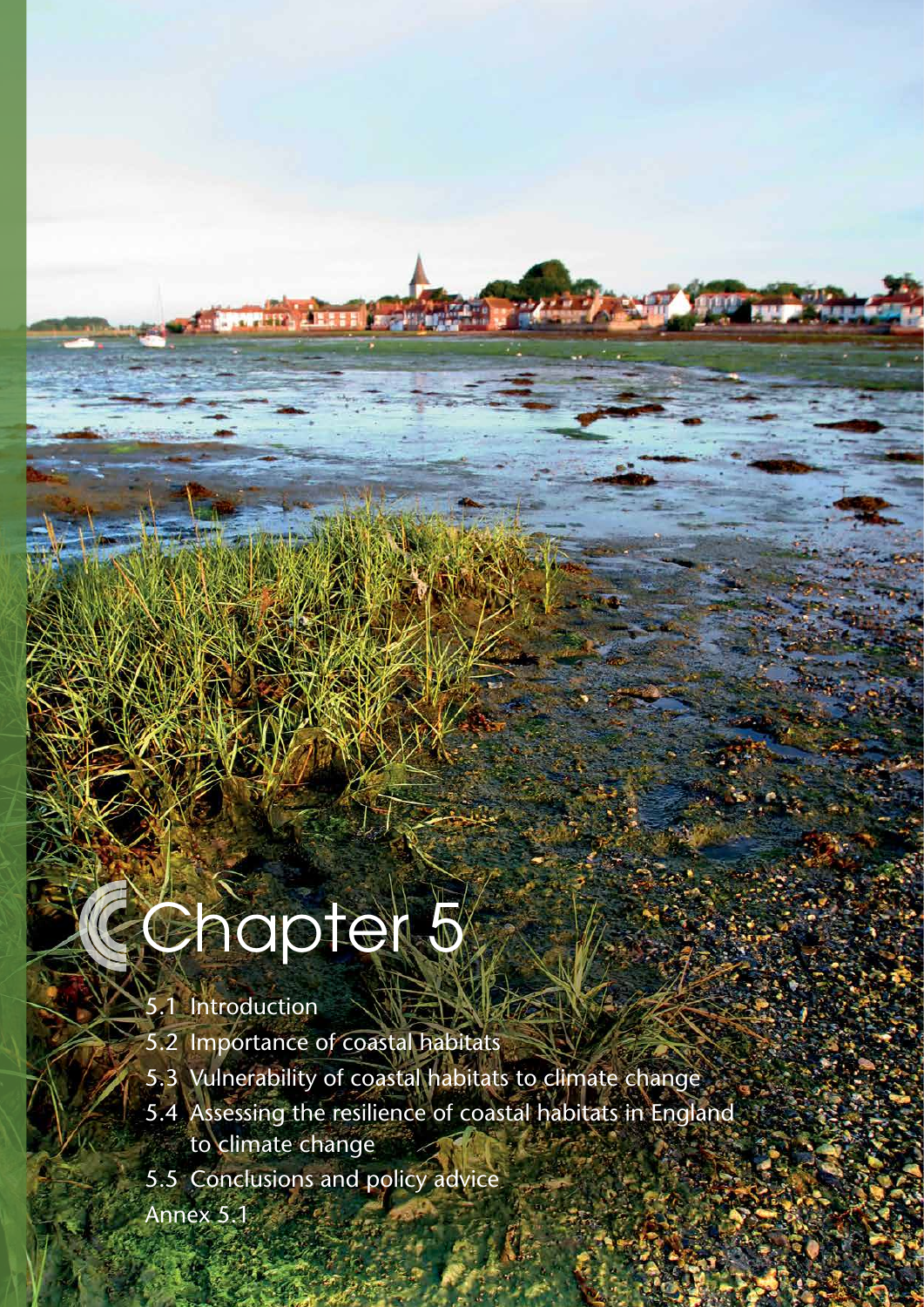# **Chapter 5:**  Regulating services – coastal habitats

#### **Key messages**

**The 105,000 hectares of coastal habitat along the coastline in England play a critical role in reducing flood and erosion risks to people, properties and land.** Around half of all sea defences are protected and buffered against waves and storm surges by these habitats. Many of the remaining defences are protected by some form of mobile sediment or modified beaches, which require regular artificial recharge.

**These coastal habitats comprise internationally important sites for biodiversity and are highly valued culturally.** They include saltmarsh, mudflats, shingle beaches, sand dunes and sea cliffs.

**Setting back the defences and restoring coastal habitats, known as 'managed realignment', is an important adaptation to rising sea levels.** Managed realignment gives coastal habitats space to migrate inland as sea levels rise. Maintenance costs of realigned defences are typically lower than those of the original defences. Realigned defences often have lower construction costs when compared to refurbishing the original defences to cope with higher sea levels.

#### **Potential risks**

**Coastal habitats, excluding mudflats, have declined in extent by 20%, from around 62,000 hectares in 1945 to 49,000 hectares in 2010.** This loss has primarily been due to development, conversion to agricultural use and coastal erosion. The loss of mudflats has not been quantified but is likely to be of similar magnitude.

**In the future, up to three-quarters of intertidal coastal habitats may not be able to adapt naturally to sea level rise** where they are blocked from migrating inland by sea defences, known as 'coastal squeeze'.

**Protecting coastal areas from flooding and erosion in the face of sea level rise will require greater effort in the future.** In part, this will involve increased investment in maintaining and improving the 3,000 km of existing coastal defences. Annual coastal spending requirements are expected to rise from current levels of £125 million to in excess of £200 million by 2030.

#### **Options for strategic action**

**Long-term plans for the coastal zone in England have a goal to realign some 10% of the coastline by 2030, rising to nearly 15% by 2060.** The implementation of these plans, developed by local authorities in partnership with the Environment Agency and community groups, would involve breaching or removing some flood and erosion defences. This would create around 6,200 hectares of coastal habitat by 2030, at a cost of £10-15 million per year. It would then rise to 11,500 hectares by 2060. Our modelling suggests that achieving the 2030 goal would save between £180 million and £380 million in capital and maintenance costs over the long-term, when compared to the cost of replacing and maintaining hard defences.

**The rate of managed realignment since 2000 would need to increase five-fold, to around 30 km each year, to meet the 2030 goal.** Around 1% of the coastline has been realigned since the 1990s. Projects currently in the pipeline should realign an additional 0.8% to 2016. Together, these should create 2,200 hectares of new coastal habitat.

**Creating 6,200 hectares of habitat by 2030 could be achieved without losing a single property. Most of the realigned land would be agricultural, and one third of it would be high-grade.** This represents 0.1% of all highgrade agricultural land in England. Even without any further realignment, some of this land may become inviable for conventional agricultural production due to saline intrusion.

**Clearer financial incentives that consistently reflect the ecosystem services provided by reinstated coastal habitats could help increase the pace of realignment.** Such action could facilitate some of the existing negotiations with landowners on changes to land use.

**Local authorities and the Environment Agency should develop a more transparent programme for implementation of their long-term coastal plans to provide greater certainty to local communities.** Sustaining efforts to concentrate scarce resources in protecting strategic stretches of coast, while reinstating natural habitat elsewhere, will require difficult choices about future development of the coastal zone in England.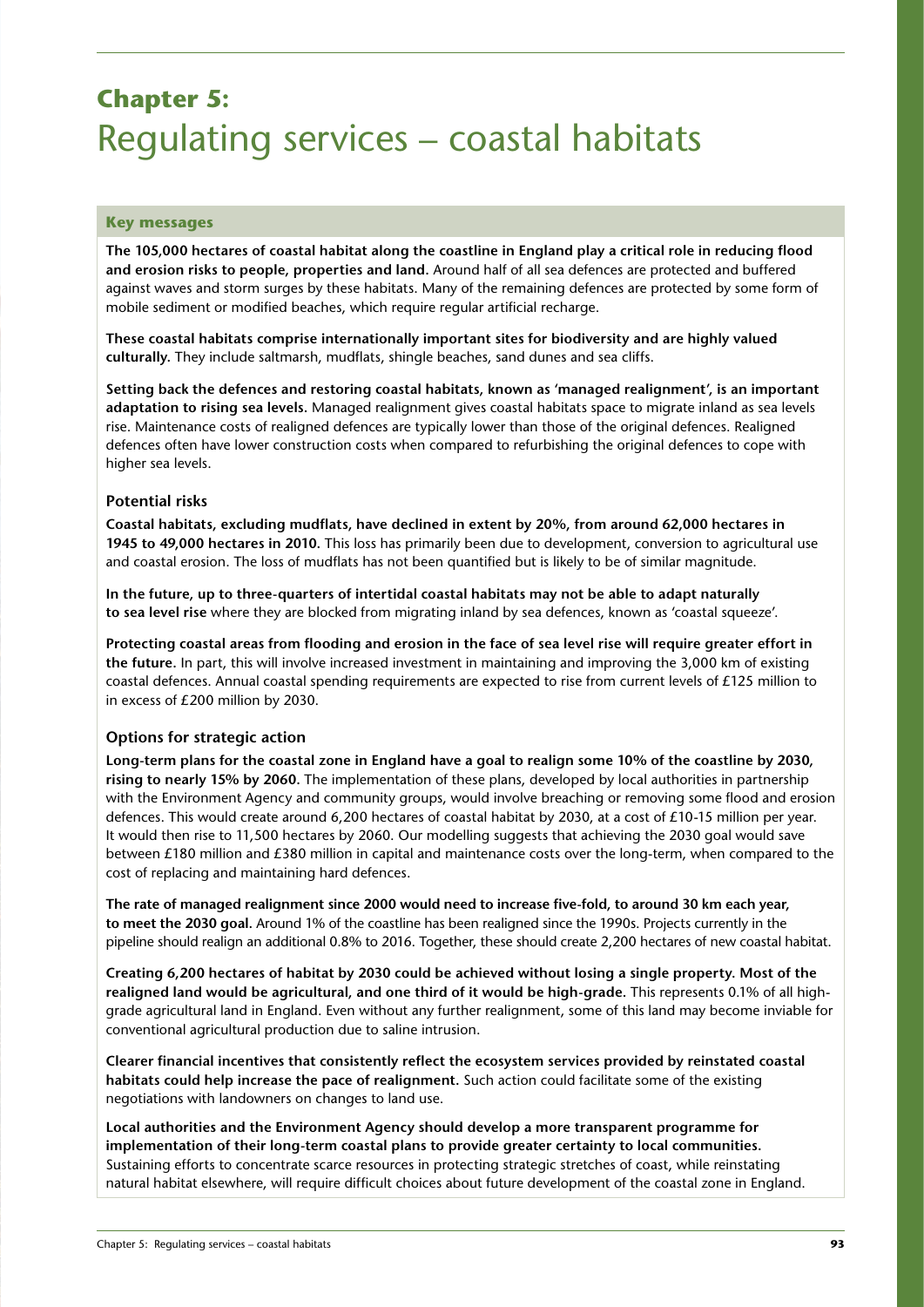#### <span id="page-2-0"></span>**5.1 Introduction**

**This chapter assesses the resilience of coastal habitats to climate change in England.** We focus on coastal habitats because they:

- provide a wide range of services, including those that are particularly important from an adaptation perspective, namely the regulation of flooding and coastal erosion risks;
- are sensitive to changes in climate, particularly sea level rise; and
- have been subject to decades of degradation from land use change and erosion in some locations. This has increased their vulnerability to the impacts of climate change.

The chapter reviews how land use change has affected the vulnerability of coastal habitats and assesses how climate change may affect them. It focuses on one of the main ways of adapting to the loss of coastal habitats: setting back the defence line or 'managed realignment'. Finally, the chapter looks at the barriers to managed realignment and provides advice on how these could be overcome.

# **5.2 Importance of coastal habitats**

The 105,000 hectares of coastal habitat in England<sup>1</sup> provide a wide range of services (Box 5.1).

#### **Box 5.1:** Ecosystem services provided by coastal habitats

#### **Flood and erosion hazard regulation**

Coastal habitats, particularly intertidal habitats, can provide a buffer in front of sea defences by dissipating or absorbing wave and tidal energy. Up to half of the wave energy is dissipated in the first 10–20 metres of a vegetated saltmarsh surface.<sup>2</sup>

Eroding cliffs have the potential to provide large volumes of sediment for each metre of recession, from 10,000  $m<sup>3</sup>$  in southern cliffs, to 70,000 m<sup>3</sup> in North Norfolk. Depending on the nature of the cliffs, between 20% and 80% of this volume may contribute sand and gravel towards the build-up of beaches.<sup>3</sup>

#### **Carbon storage**

Coastal habitats accumulate sediment and therefore act as carbon sinks. Sediment depth remains largely unquantified. The relatively small extent of these habitats means they do not play a significant role in carbon storage on a national scale.4

#### **Cultural services**

Many coastal habitats are highly valued for their cultural significance and for tourism. In 2005, there were around 250 million visits to the UK coast. Around one third of these visits were to natural habitats, such as beaches, sand dunes, shingle and cliffs.<sup>5</sup>

The coast holds an important place in the national psyche. Coasts provide cultural, social, historical, artistic, and physical and mental health benefits to society.

<sup>1</sup> Environmental Change Institute et al. (2013) for the Adaptation Sub-Committee. The area of coastal habitat was derived from a combination of Natural England's Priority Habitat Inventories and the Environment Agency's Saltmarsh Survey (Phelan et al. 2011). Note that the area identified (105,000 ha) is lower than the 194,000 hectares of coastal margins in England identified by the UK National Ecosystem Assessment, as quoted in Figure 1.1. The UK National Ecosystem Assessment figure is derived from the Land Cover Map (LCM) 2007, which is based on satellite imagery, whereas the habitat inventory data is based on vegetation surveys and monitoring in the field.

<sup>2</sup> Möller and Spencer (2006). This refers to exposed macro-tidal UK east coast marshes under average tidal inundation depths.

James and Lewis (1996).

<sup>4</sup> The contribution of coastal habitats to carbon storage is currently being investigated as part of a major UK Research Council project: Coastal Biodiversity Ecosystem Service Sustainability (CBESS).

<sup>5</sup> UKTS, United Kingdom Tourism Statistics (2006); VisitBritain (2007).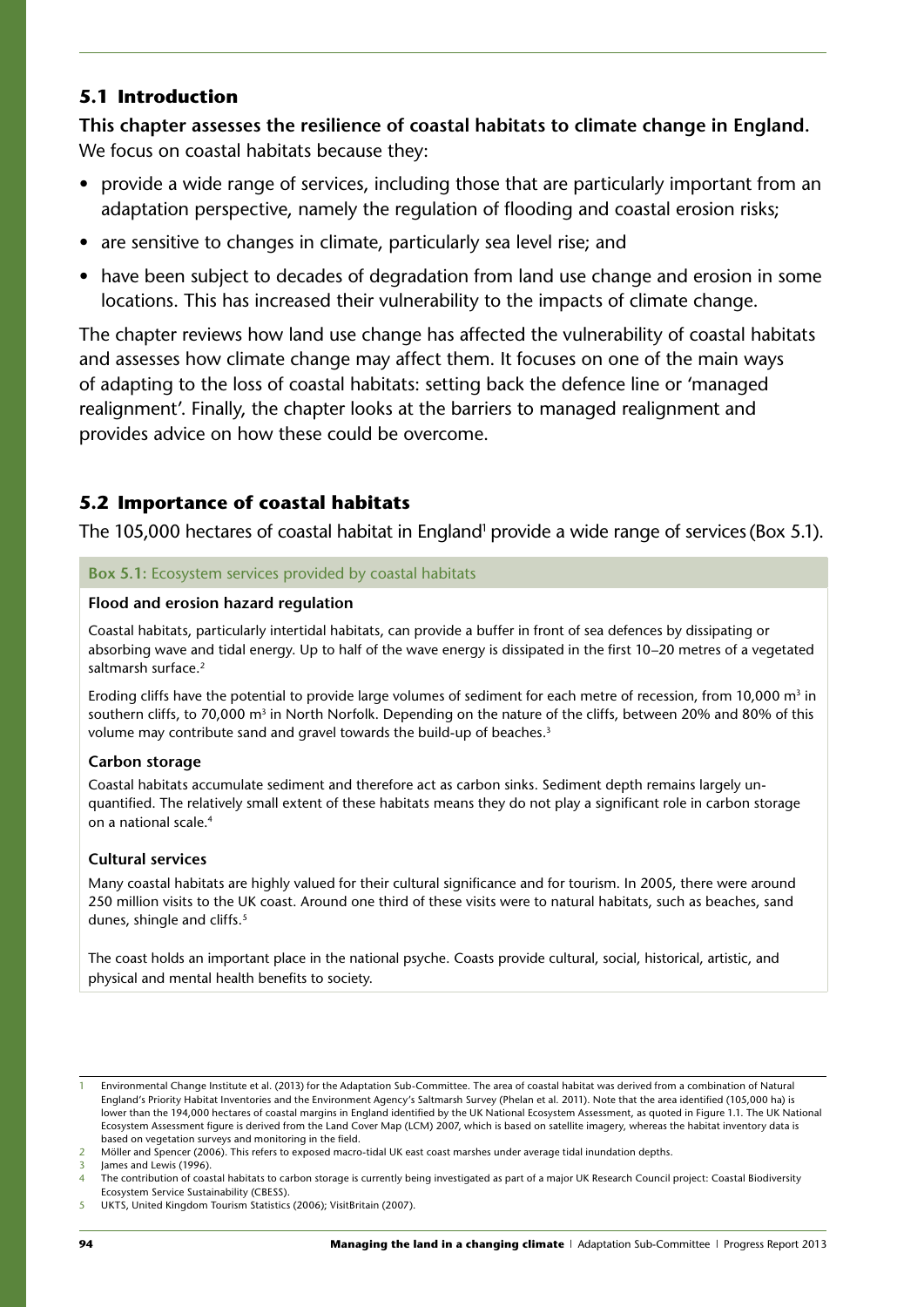#### <span id="page-3-0"></span>**Box 5.1:** Ecosystem services provided by coastal habitats

#### **Provisioning services**

Saltmarsh can be used for grazing or wildfowling and thus provide meat and wool.<sup>6</sup>

Mudflat and shallow water enable aquaculture, act as nurseries, grazing and reproduction grounds for fish stocks, and can be used to grow some crops, such as samphire.<sup>7</sup>

#### **Biodiversity**

The coasts of England comprise internationally important wetlands and sites for migratory bird populations.

Coastal habitats make up around 40% of the Special Areas of Conservation (SAC) network in England designated under the EU Habitats Directive.8

**Sources:** UK National Ecosystem Assessment (2011b), Chapter 11 (Coastal margins) and Chapter 17 (England).

# **Coastal habitats play an important role in protecting people, property and land from flooding and erosion risk.**

- Around 2.3 million people live in the coastal floodplain (680,000 hectares) and 1 million properties are located there. About 10% of these properties (100,000 properties) are at significant risk from coastal flooding.9
- A further 60,000 properties are also located in areas at risk from coastal erosion.<sup>10</sup>
- Around 60% of the coast line is protected by some form of artificial defence.<sup>11</sup> with 390,000 properties protected from a 1 in 200 year coastal flooding event.<sup>12</sup>
- For just under half (46%) of the protected coastal area, defences are buffered from waves and storms by coastal habitats. Many of the remaining defences are protected by some form of mobile sediment or modified beaches, which require regular artificial recharge.

## **5.3 Vulnerability of coastal habitats to climate change**

**Coastal habitats have an important role to play in helping the coastal zone respond to climate change. They are however under threat from development pressures, sea level rise and increasing storminess, particularly where they are blocked from migrating inland by fixed defences such as sea walls.**

Coastal habitats are formed and modified by the natural processes of sediment movement (erosion/accretion) and vegetation succession (colonisation/dieback). Most coastal habitats can re-establish themselves after extreme events. When unconstrained they could be resilient to some elements of climate change, such as rising sea levels, through natural processes of submergence and emergence.13

Artificial defences protect properties, agricultural land, communities and infrastructure from coastal flooding and erosion. Such coastal defences can, however, hamper and obstruct coastal

<sup>6</sup> Luisetti et al. (2011).

<sup>7</sup> JNCC, Joint Nature Conservation Committee England site list (2012).

<sup>8</sup> HR Wallingford (2012) for the Adaptation Sub-Committee.

<sup>9</sup> Environmental Change Institute et al. (2013) for the Adaptation Sub-Committee.

<sup>10</sup> These properties are defined as houses located in erodible coastlines that are predicted to be at risk within the next 100 years under a central scenario.

<sup>11</sup> Nicholls et al. (2013), using Channel Coastal Observatory data. Beach management accounts for 10% while other methods of holding the line, such asseawalls, revetments, groynes, timber structures, represent almost almost.

<sup>12</sup> The definition of a 1 in a 200 year event is highly uncertain, as this time scale includes a high degree of predictive uncertainty around meteorological forcing (see IPCC 2007).

<sup>13</sup> Rees et al. (2010).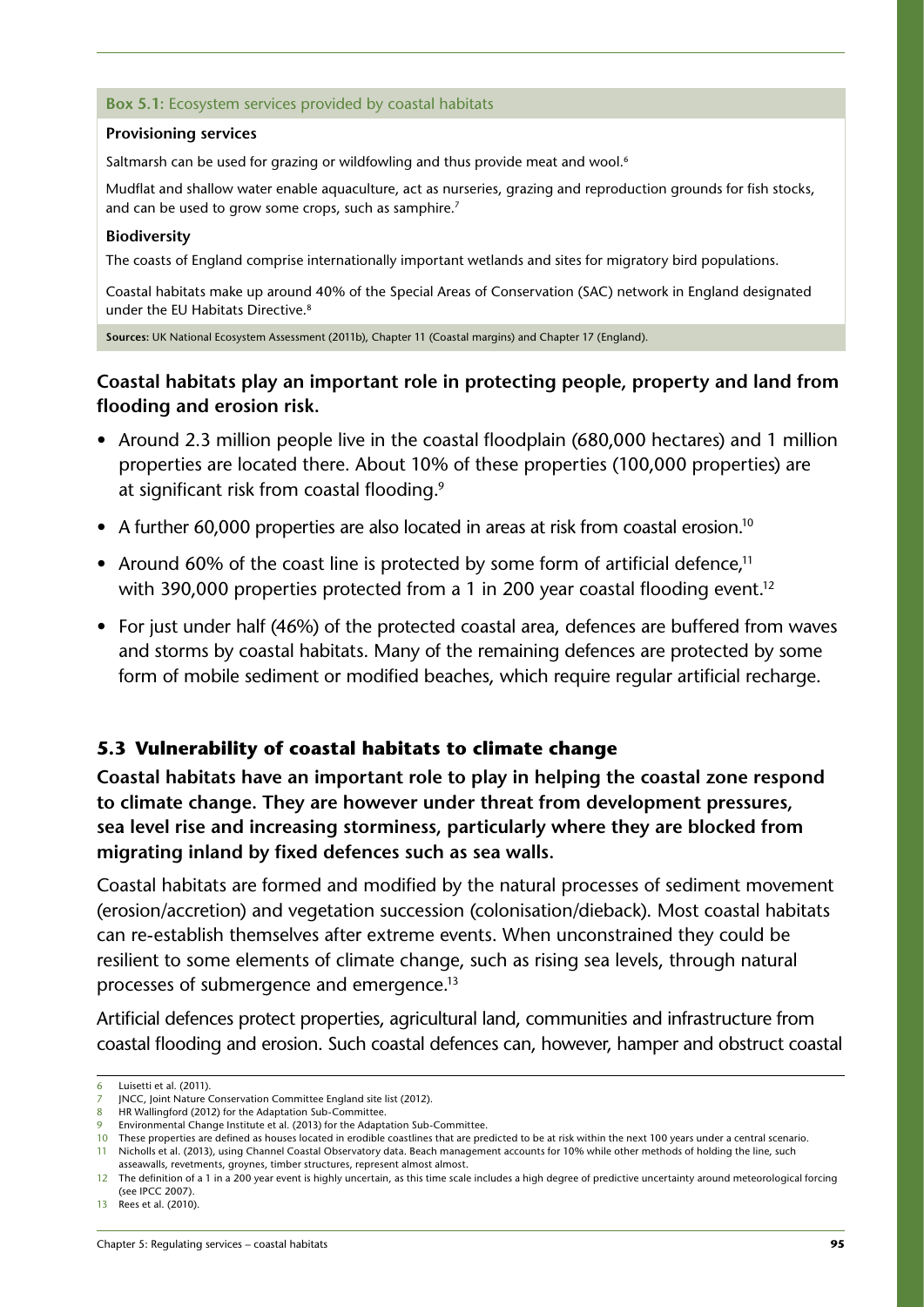processes, preventing coastal habitats from migrating inland as sea levels rise. This process, known as 'coastal squeeze', results in a reduced capacity for adaptation to coastal change.

In England, much of the large stock of seawalls, tidal flood embankments and coast protection structures, including groynes and breakwaters, were built in the nineteenth and twentieth centuries. They will require substantial investment during the coming century if their life is to be extended.

**Coastal habitats have been in decline in some locations for more than a century.**  In part this has been the result of coastal squeeze, but mainly it has been due to other pressures such as development, dredging sands and gravels for construction purposes and agricultural intensification.

• Coastal habitats have declined by 20% from 1945 levels, a loss of around 13,000 hectares (Figure 5.1).



**Source:** Adapted from UK National Ecosystem Assessment (2011b) quoting Jones et al. (1993) and Delbaere (1998) for sand dunes and Morris et al. (2004), Doody (2008) and Cooper et al. (2001) for saltmarsh. **Notes:** In total, around 13,000 hectares of coastal habitats (saltmarsh, shingle and sand dunes) have been lost since 1945. This represents 20% of the original area of 61,700 hectares of coastal habitats, excluding mudflats.

- Shingle beaches incurred the largest relative loss (50%), due to infrastructure development such as power stations or industrial plants, dredging and shorefront development and promenades.
- Sand dune losses (18%) were mainly due to development of housing, tourism, golf courses, agricultural land claim and, in some places, afforestation.
- Saltmarsh has declined by about 13% due to reclamation for agriculture or development. Natural processes of saltmarsh colonisation and dieback have in the past varied over time and according to location, for example accretion in the Wash and Northwest of England and extensive dieback in the estuaries of Essex and the south coast.<sup>14</sup>
- Sea-level rise of around 10 cm since 1900 is thought to only have been responsible for around 2% of sand dunes losses and 4.5% of saltmarsh losses.15

Foster et al. (2013).

<sup>15</sup> French (1997) for saltmarsh, UK Biodiversity Action Plan Tranches 1 and 2 (1995-1999) for sand dunes, quoted by the UK National Ecosystem Assessment (2011b).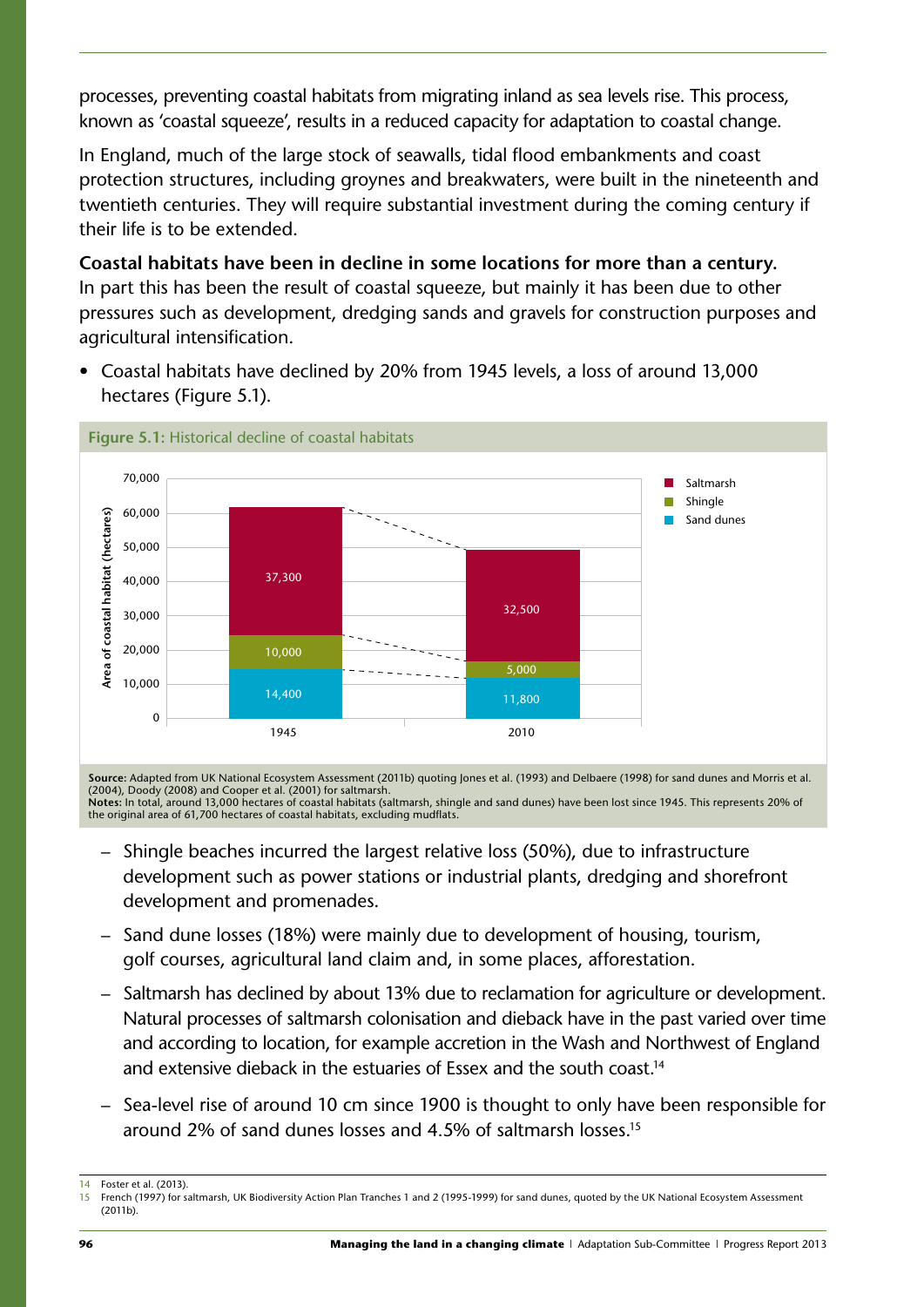• The condition of designated coastal sites has been declining. A majority of Special Areas of Conservation assessed between 1998 and 2006 were in unfavourable condition, including 76% of vegetated shingle, 66% of sand dunes and 57% of saltmarsh.<sup>16</sup>

# **Sea level rise and coastal erosion are expected to increase losses in the future, particularly where coastal habitats are prevented from migrating inland naturally.**

- Rising sea levels will increase wave overtopping and flood risk on the coast.<sup>17</sup> Studies predict a net negative impact on coastal habitats due to sea level rise.<sup>18</sup>
	- Projected increases in sea level range from between 45 cm and 80 cm by the end of the century in South-East England. Taking into consideration the melting of large ice sheets (still low probability), the estimated increases of sea level range between 93 cm to 1.9 m by 2100 for the UK. There is considerable uncertainty around storm surges and wave heights, with annual maximum wave heights projected to be anywhere from 1.5 m smaller to 1 m higher than currently.19
	- All types of habitat may also gain from accretion in some parts of the coastline because of the increase in the supply of sediment from updrift. This effect is however projected to be lower overall than the losses from submersion and erosion, as demonstrated by coastal modelling of the North Norfolk coast.20
- Our analysis suggests that nearly three-quarters (72%) of intertidal coastal habitats (66,000 hectares out of 91,000 hectares) are at risk of coastal squeeze, as they are located seaward of artificial defences (Figure 5.2). Those at lowest elevation are at highest risk. Where the tidal range is large, as it is round much of the coast of England, sea level rise can affect habitats several metres above mean sea level. 21



**Source:** Environmental Change Institute et al. (2013) for the Adaptation Sub-Committee.

**Notes:** The locations of all coastal habitats (Natural England's MAGIC data resource and Environment Agency satlmarsh dataset after Phelan et al., 2011) were mapped in relation to Shoreline Management Plan policies for each stretch of coastline. Habitats are considered at risk of squeeze where they are located seaward in front of a 'Hold the line' policy in the first epoch (2010-2030), or in front of 'Managed realignment' policy in the first epoch that has not yet been delivered (7/9th of managed realignment policies, see Table 5.1).

19 Murphy et al. (2009), Marine and coastal projections.

<sup>16</sup> JNCCC, Joint Nature Conservation Committee (2007). This is based on a limited extrapolation to UK resources.

<sup>17</sup> HR Wallingford (2002).

<sup>18</sup> Lee (2001) assessing SAC, SPA and Ramsar sites in England and Wales. These figures do not account for the implementation of Shoreline Management Plans, which would result in net gains.

<sup>20</sup> Dickson et al. (2006).

<sup>21</sup> Further details on the breakdown of intertidal habitat elevation is available in Environmental Change Institute et al. (2013) for the Adaptation Sub-Committee.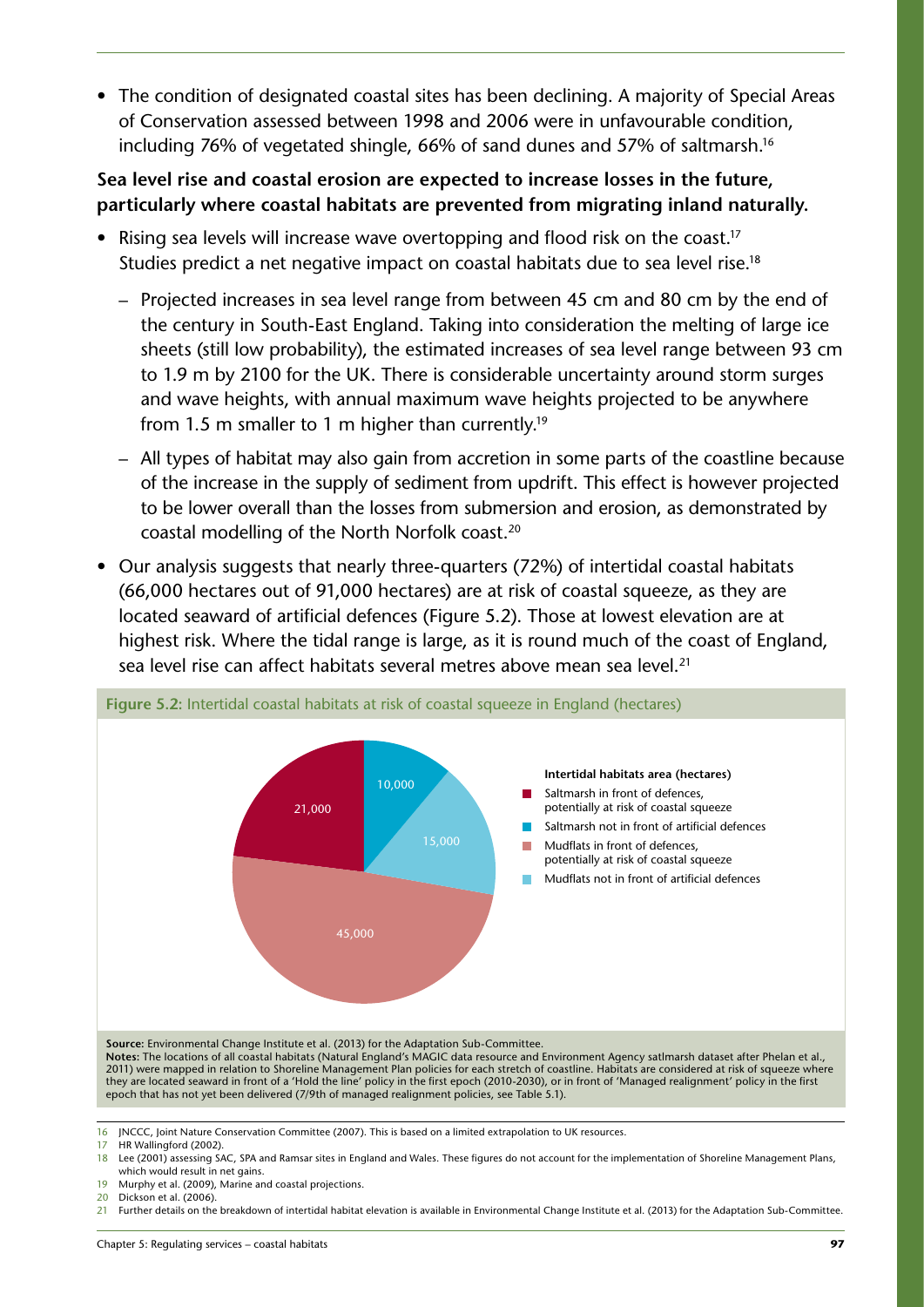<span id="page-6-0"></span>– Coastal erosion and sea level rise are not the only processes that may lead to loss of coastal habitats in the future. Development for major infrastructure projects, such as ports, energy generation and transport, as well as recreational pressures, such as golf courses, could lead to a further loss of habitat. However, it is difficult to estimate the scale of these future losses robustly.

## **5.4 Assessing the resilience of coastal habitats in England to climate change**

**Protecting coastal areas from flooding and erosion in the face of sea level rise will require greater effort in the future.** In part, this will involve increasing levels of investment in maintaining and improving coastal defences. The spending requirement for coastal defences is expected to rise from current levels of £125 million each year to in excess of £200 million by 2030 to keep pace with sea level rise and increased storminess, because of associated increases in construction and maintenance costs (Figure 5.3). Continued reliance on hard defences will add further pressure to defence costs.

**Protecting and enhancing coastal habitats will be an important part of adapting to climate change on the coast.** Habitats in good condition and with the space to retreat inland as sea levels rise will have the best chance of adapting in the face of climate change.

We examine the long-term plans of local authorities for the coastline (Box 5.2) to assess the scale of the adaptation effort needed and its progress.



**Figure 5.3:** Current spending levels on coastal defence and estimates of future spending requirements for the first two epochs of Shoreline Management Plans (SMPs)

**Source:** For current spending levels: Environment Agency 2013-14 programme of works and Department for Communities and Local Government Finance Settlement for 2009/10. For the estimate of future needs: Environmental Change Institute et al. (2013) for the Adaptation Sub-Committee, Environment Agency Long-term Investment Strategy (2009), and Defra Shoreline Management Plans guidance (2006) **Notes:** The current spending levels (blue bar) are the sum of the Local Authorities coastal protection expenditure as reported by DCLG, and the Environment Agency reserved (2013-14) and indicative (2014-16) funding (only considering coastal erosion and tidal flooding schemes contained in the 2013-2014 programme of works). The Shoreline Management Plans estimates (red bars) for future spending needs is based on the implementation costs which have been extracted from the 20 English Shoreline Management Plans, and harmonised in terms of discounting rates (see Environmental Change Institute et al. (2013) for the Adaptation Sub-Committee). The estimates based on the Environment Agency (green bar) consider the additional funding of their long-term investment strategy for flooding and coastal erosion risk management to keep risk constant (£20 million/year to 2035). The share allocated to coastal works to 2035 is isolated (£6.6 million/year), using the average split between coastal and fluvial works in the 2013-14 programme of works (33% coastal) as a proxy. This additional funding was added to the current spending levels to estimate future spending needs (first green bar) over the first epoch (2010-2030).For the second epoch we applied the 1.5 factor recommended by Defra (2006) to the current spending levels (blue bar), to reflect the expected increase in costs due to climate change (second green bar).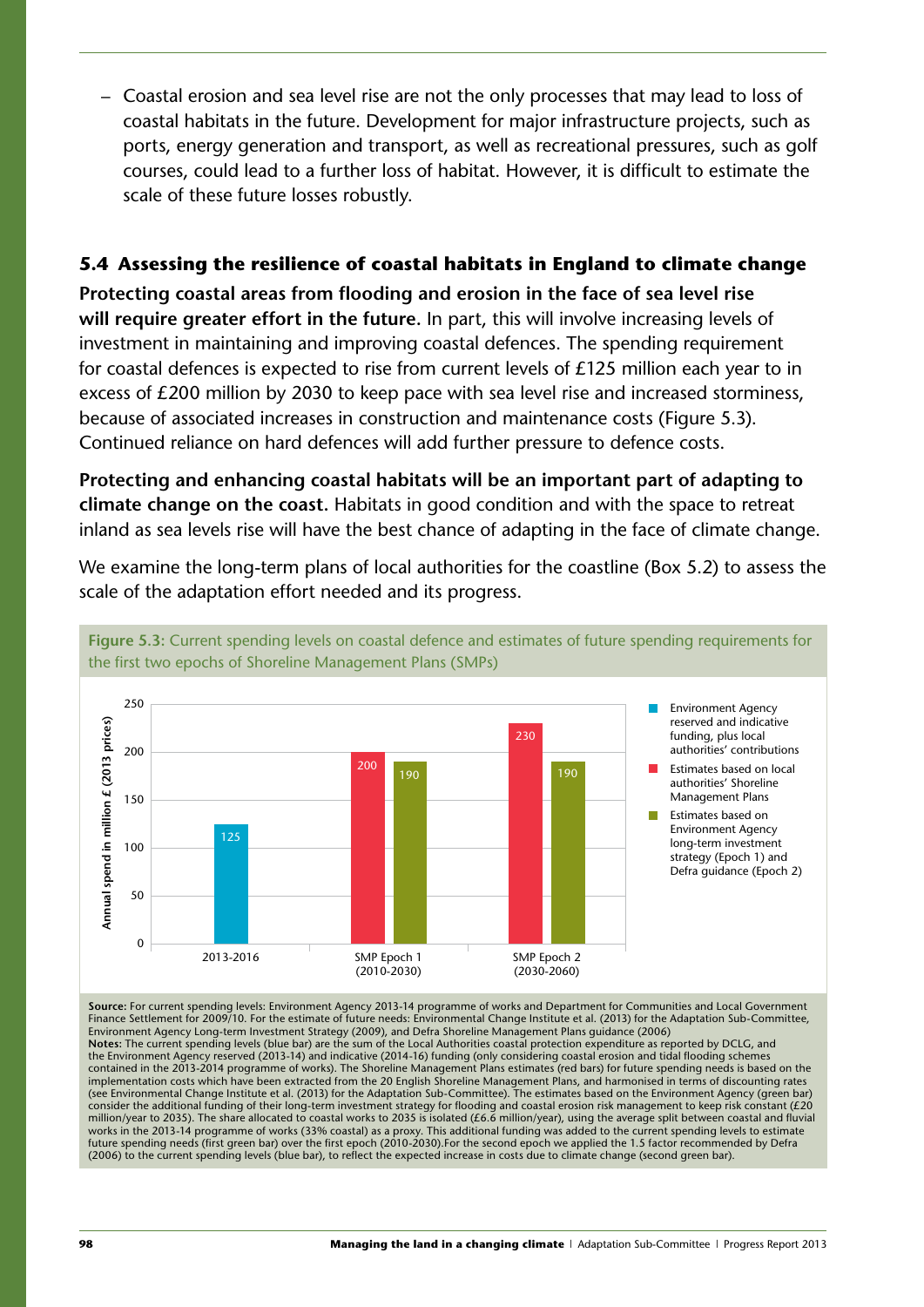#### **Box 5.2:** Shoreline Management Plans (SMPs)

- Local authorities on the coast have been cooperating with neighbouring authorities to produce long-term strategies to manage a stretch of coastline. Each stretch is broken down into coastal cells, which take into account the large-scale coastal interactions that cross local authority boundaries. The Environment Agency has a statutory responsibility to take a strategic overview of flood and coastal erosion risk management at the national level.
- These regional strategies, known as Shoreline Management Plans (SMPs), start with a large-scale assessment of the risks of flooding and erosion, and the drivers of change on the coast. They then identify policies to reduce these risks to people and the developed, historic and natural environment, in the context of social, economic and environmental priorities for the coastal zone.
	- The first generation of Shoreline Management Plans was published in 1995 and subsequently, the second generation of 22 plans covering England and Wales were produced between 2007and 2011.22
	- SMPs were mostly led by a local district council or in some cases by a regional office of the Environment Agency, and drafted by a steering 'Coastal Group', comprising the Environment Agency, all local authorities covered by the Plan, Natural England and others as required (e.g. port authorities).
- On the same stretch of the coast, different policies can apply over the three epochs considered, spanning a century (0-20, 20-50 and 50-100 years).<sup>23</sup> The primary management policies<sup>24</sup> are:
	- **'Hold the line'** by maintaining or changing the standard of protection, prioritising the protection of highly valuable assets (e.g. infrastructure) or densely-populated areas.
	- **'No active intervention'**, which is mostly applied to coasts that do not have an artificial defence because they are not at risk from flooding or erosion or because they have low human vulnerability.
	- **'Managed Realignment'**, which is generally applied to non-built-up previously reclaimed agricultural land and to eroding coastal cliffs. 'Managed realignment' involves either (i) removing or deliberately breaching flood defences to allow flooding up to higher ground or a new defence line, or (ii) realignment of coastal cliff frontages to allow cliff erosion up to a new defence line.25 Managed realignment partially or fully reinstates natural processes of inundation, erosion and accretion. It may involve building new defences, set back on the landward side of the original defences.
- Although Shoreline Management Plans are non-statutory, they can influence long-term decision-making for coastal communities.
	- In line with Defra's coastal management framework,<sup>26</sup> authorities should use the plans to devise schemes that will implement the Shoreline Management Plans preferred policies. They will therefore influence the Environment Agency's decision to fund protection schemes for flooding and coastal erosion risk management, and its long term investment strategy.
	- Local planning authorities' development plans and development management decisions should take account of any long-term coastal change identified in the Shoreline Management Plans, as well as the specific preferred policies.

To deliver these plans in estuaries, the Environment Agency also coordinates estuary strategies, such as those in the South-West (Exe, Severn) and the South-East (Cuckmere).

**Sources:** Defra Shoreline Management Plans guidance (2006).

<sup>22</sup> <http://www.environment-agency.gov.uk/research/planning/105014.aspx>

<sup>23</sup> Defra recommends to use 2005 as a baseline year. In this chapter, we use 2010 as a baseline year to reflect the fact that SMPs were published between 2007 and 2011.

<sup>24</sup> A fourth management policy is to advance the defence line, but in practice this has not been taken up by the Shoreline Management Plans.

<sup>25</sup> This explains why some, but not all realignment schemes lead to habitat creation.

<sup>26</sup> Accessible in Defra's Shoreline Management Plans guidance (2006).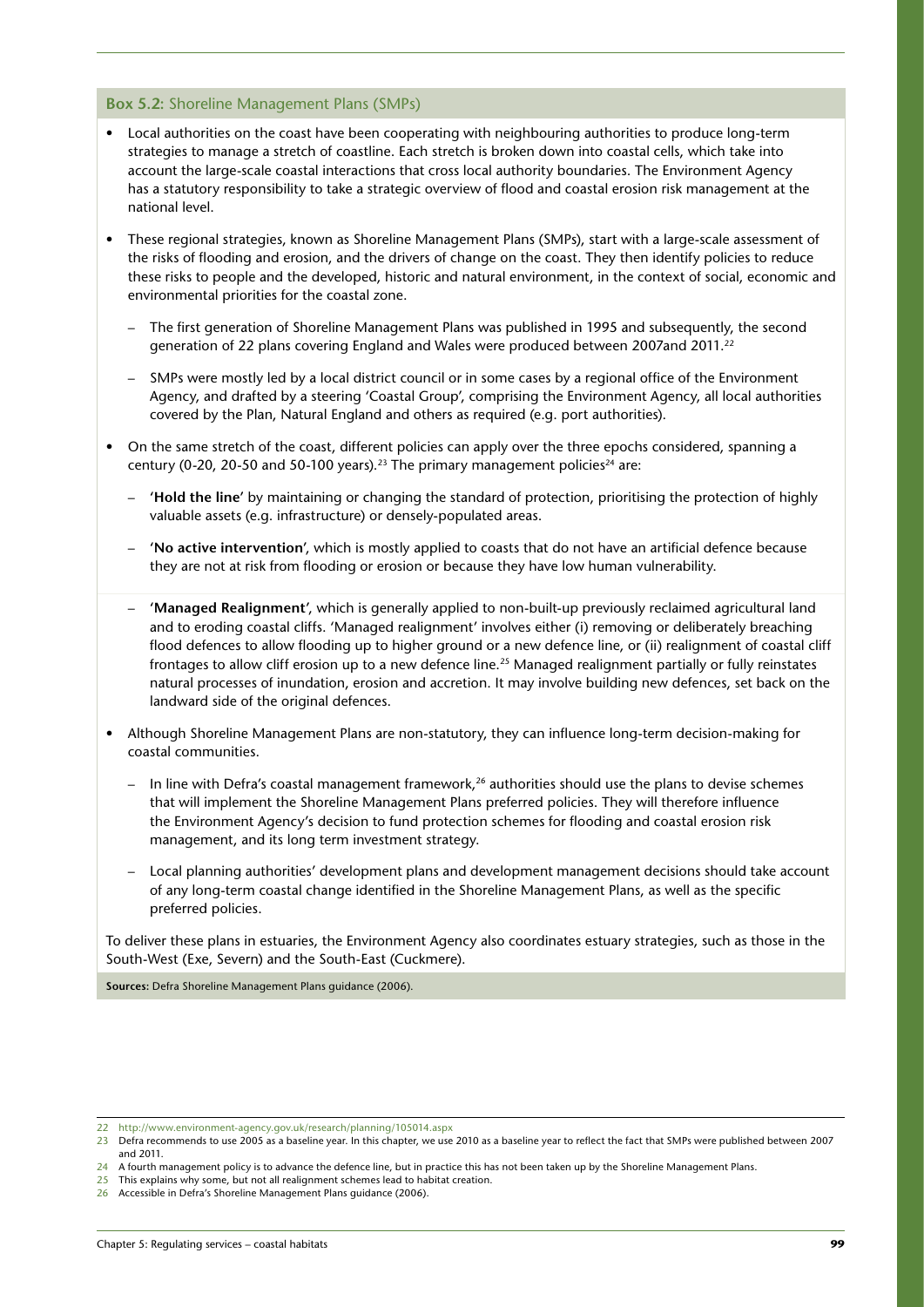#### **Managed realignment as an adaptation response**

**Managed realignment allows coastal habitats to respond naturally to sea level rise by removing barriers to inland migration. Managed realignment can help limit the projected increase in the cost of coastal defences in the long term.** 

- Coastal defences that are buffered from waves and storms by coastal habitats require lower capital and maintenance costs.
- When artificial defences are breached or reach the end of their lifetime, defences built on a realigned line may require lower capital costs for the same standard of defence. Research suggests for instance that, due to wave height reduction, a seawall with vegetated saltmarsh fronting the wall can be 20 cm lower than a wall fronted by unvegetated tidal flats.27
- The Environment Agency have told us that maintenance costs savings may be modest due to additional costs, such as new pumping stations, the need to maintain the breach in the old seawall, and in some cases a continued need to maintain the old wall. Reduced capital costs are also not automatic, as new defences tend to have wider crests and shallower sides.<sup>28</sup> Our analysis shows that these factors can considerably affect the cost-effectiveness of the managed realignment schemes, especially when they are smaller (less habitat area created per kilometre of defence).<sup>29</sup>

**Managed realignment can also compensate for habitat loss and provide environmental benefits.** Habitat creation provides various environmental benefits (Box 5.1). These have been valued between £680 and £2,500 per hectare, including carbon storage benefits.<sup>30</sup>

**Allowing previously defended cliffs to erode naturally in order to restore sediment movement can also be an appropriate adaptation option when benefits downdrift more than outweigh the localised losses to cliffs.** A research case study looking at a stretch of the East Anglian coast showed that artificial defences on eroding cliffs can starve and interrupt sediment supply downdrift. This lowers the protective beaches in front of floodplains, consequently increasing flood risk further down the coast.<sup>31</sup> Removing the defences on these cliffs would lead to economic losses on the cliffed coastline, but these losses would be more than outweighed by benefits in flood-prone areas downdrift.

<sup>27</sup> Möller et al. (1999), King and Lester (1995), experiment in a macrotidal setting in North Norfolk.

<sup>28</sup> This is due to maintenance requirements, the quality of available construction material and sea level rise allowances, which can cause crest heights to be as high as or even higher than the old defences (Environment Agency personal comment).

<sup>29</sup> Scotland's Rural College (2013) for the Adaptation Sub-Committee.

<sup>30</sup> Low estimate derived fromScotland's Rural College estimated environmental value (£550 ha per year) based on Eftec (2010) median environmental values, combined with the carbon storage value (£130 ha per year) based on DECC 2012 prices (with £57 per tCO<sub>2</sub>eq as a central estimate for non-traded carbon). High estimate obtained by summing up the indicative value of saltmarsh and mudflat (£1,500 ha per year in £2011 prices) based on Eftec (2010), and the central estimate for carbon storage  $(E1,000$  ha per year) based on Brander et al. (2008).

<sup>31</sup> Dawson et al. (2009).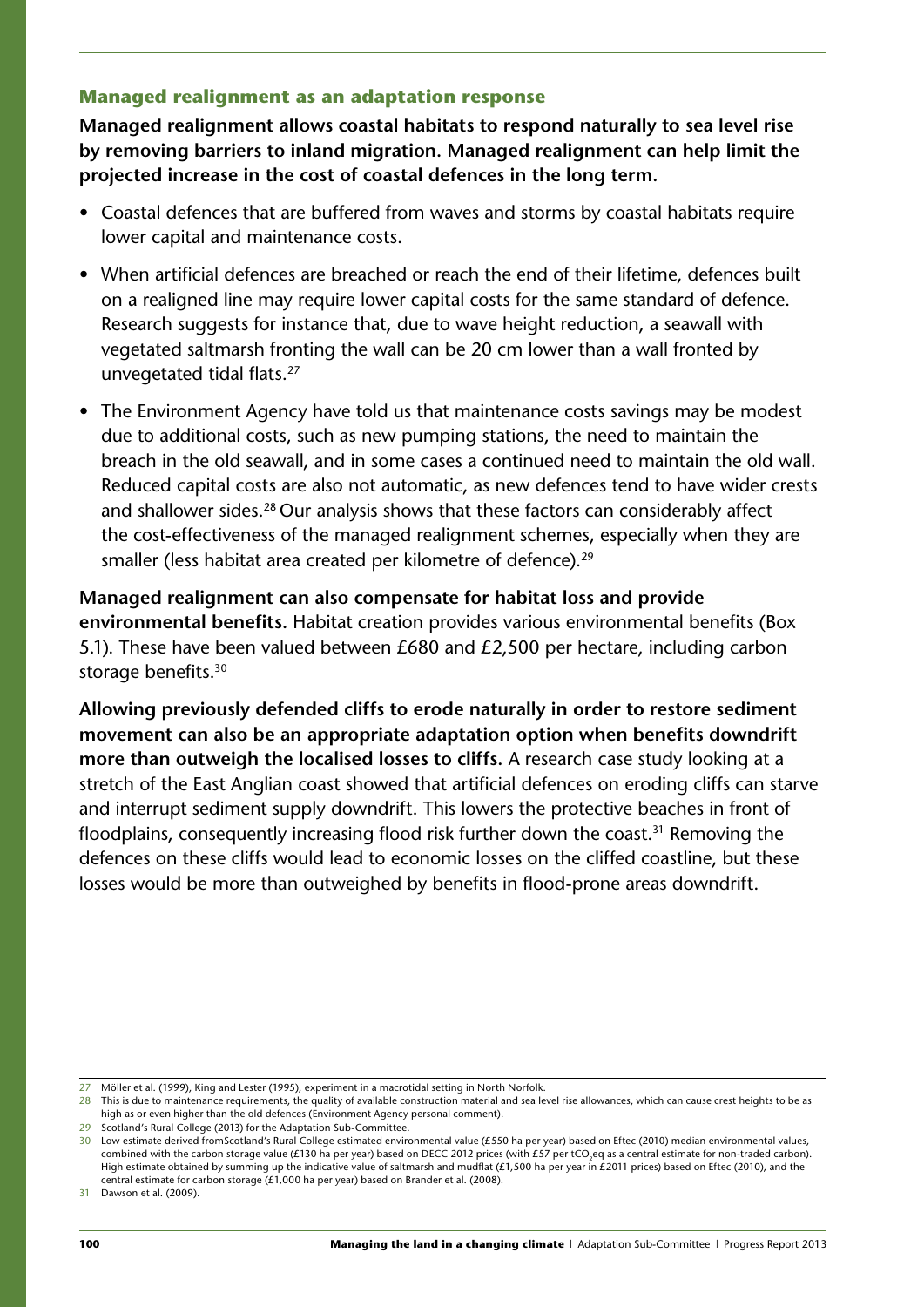### **Managed realignment goals in the Shoreline Management Plans**

**Shoreline Management Plans propose setting back nearly 10% of the coastline by 2030, rising to nearly 15% by 2060** (Table 5.1).<sup>32</sup>

- Achieving this goal would mean realigning around 30 km of coastline every year to 2030. It would also create around 6,200 hectares of coastal habitat by 2030 and 11,500 hectares by 2060.<sup>33</sup>
	- Meeting these goals would reduce the amount of coastline where there are artificial defences from around 54% currently to 47% in 2030 and 41% in 2060.
	- About two-thirds of this realignment would take place in the southern part of the East coast, the Northwest, and the western part of the South coast. Some coastal authorities, mainly around the East coast, plan to realign up to a third of their coastline (Figure 5.4).
	- Just under a of third of the plans (7 out of 22) propose realigning between 15% and 30% of their stretch of coastline (Annex 5.1).

| <b>Policy options</b>         | <b>Current state</b><br>of the coastline | <b>SMPs preferred policy</b> |             |              |
|-------------------------------|------------------------------------------|------------------------------|-------------|--------------|
|                               |                                          | 0-20 years                   | 20-50 years | 50-100 years |
|                               | % of the English coastline, in km        |                              |             |              |
| Hold the Line (HtL)           | 54%                                      | 47%                          | 41%         | 39%          |
| No Active Intervention (NAI)* | 43%                                      | 43%                          | 44%         | 44%          |
| Managed Realignment (MR)      | 2%                                       | 9%                           | 14%         | 16%          |
|                               |                                          |                              |             |              |

**Table 5.1:** Summary of Shoreline Management Plans goals

**Source:** Environment Agency National Coastal Erosion Risk Mapping (2011), ABPmer managed realignment database (2013), Shoreline

Management Plans (2008-2010) accessible from the Environment Agency. **Notes:** Shoreline Management Plans preferred policies were extracted from NCERM. For the current state of the coastline, we estimated the length of the coastline that had been realigned to date, using an average ratio (20) of hectares created per kilometre of coastline realigned derived from data on past schemes (ABPmer) and local authorities projections in the Shoreline Management Plans. Estimates for the proportion of coastline where 'hold the line' is currently the main policy vary from 46% (Masselink and Russel, 2008, based on Eurosion, 2004), to 58% (Environment Agency National Flood and Coastal Defence Database, 2012) and 60% (Nicholls et al., 2013). Our estimate (54%) is derived by calculating the amount of coastline that would need to switch from a 'hold the line' policy to a 'management realignment' one to achieve the Shoreline Management Plans' goal to realign 9% of the coastline in the first epoch. The percentages may not sum to 100% due to rounding. \*No active intervention refers in part to sections of the coast that have less need to be actively managed (non-erodible, non-floodable), as in parts of the South-West.

**These long-term plans for realignment are concentrated mostly in sparsely populated areas of the coast, dominated by agricultural land.**

- Our analysis finds that all of the 6,200 hectares of coastal habitat due to be delivered by 2030 could be created without losing a single property.<sup>34</sup>
- Achieving the longer-term 2060 goal of 11,500 hectares may involve some property loss, based on current patterns of development. Future development in these areas could make it harder to meet that 2060 goal. On the other hand, planning for the long term will help to facilitate future adaptation by helping communities to manage the regeneration of areas in which land use may change.

<sup>32</sup> Note that as we approach this date and better knowledge and evidence is available, these goals may be revised to a higher or lower figure.

<sup>33</sup> These amounts also include the area of coastal habitats that has been created or is planned to 2016 of around 2,200 hectares.

<sup>34</sup> Environmental Change Institute et al. (2013) for the Adaptation Sub-Committee.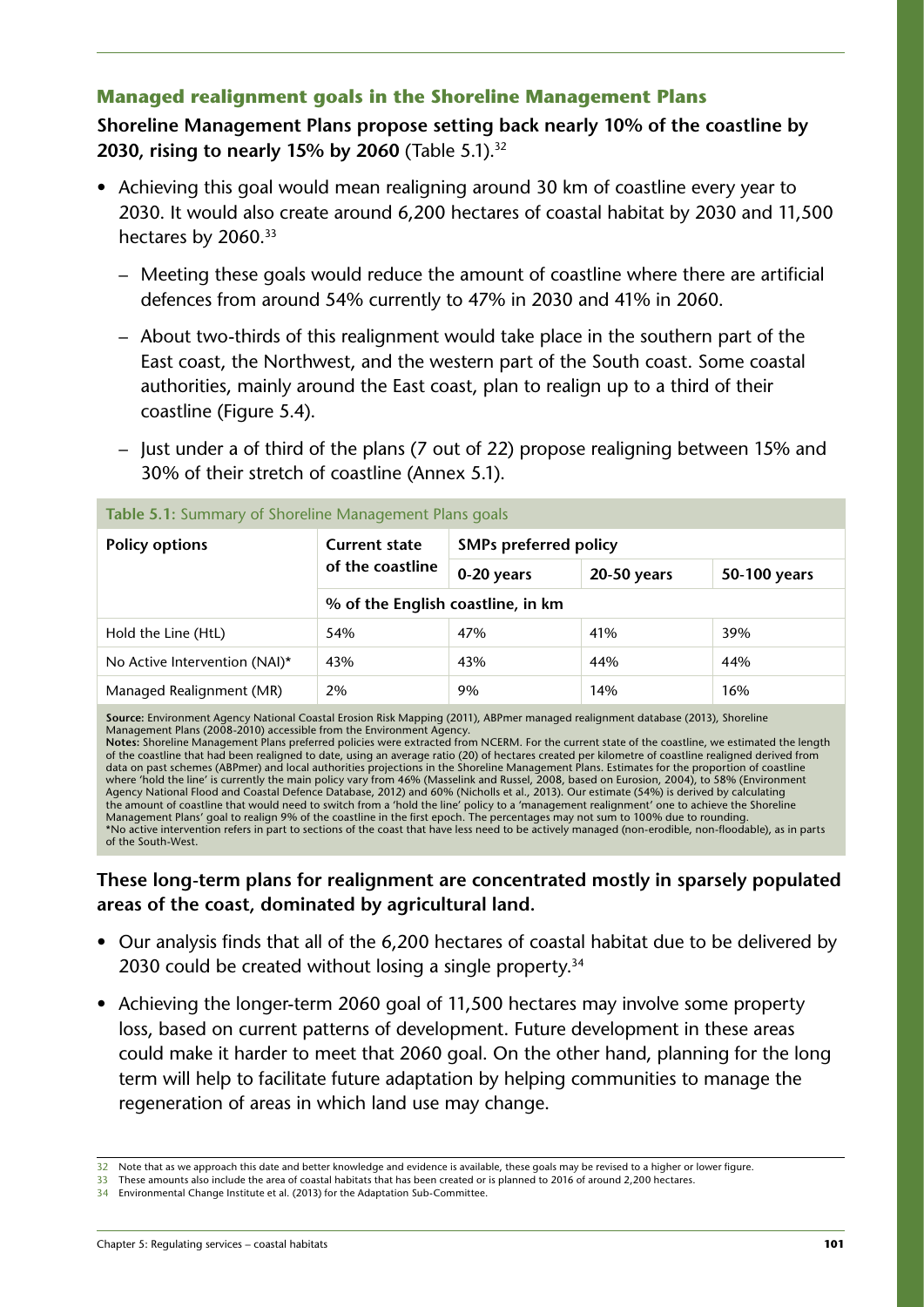

**Notes:** This map covers preferred managed options indicated in the 22 Shoreline Management Plans covering England and Wales.

**Realigning around 10% of the coastline would affect 0.1% of England's high-grade agricultural land by 2030.**35 Even without any further realignment, a proportion of this land would become inviable for conventional agricultural production due to saline intrusion.

- Our estimates suggest that up to 10,000 hectares of agricultural land may be at risk of saline intrusion. These areas are mostly located along the East Coast.<sup>36</sup>
- This loss of high grade agricultural land could be offset by taking advantage of the provisioning services (aquaculture, fish nursery and grazing) that realigned habitats can provide (Box. 5.1). In the Alkborough Flats realignment scheme,<sup>37</sup> the annual loss of food production was more than compensated by developing these new uses.

# **Delivering managed realignment in practice**

**The rate of managed realignment would have to increase five-fold from the current levels of around 6 km of coastline realigned every year to around 30 km, in order to meet the 2030 goal stated in the Shoreline Management Plans.** 

<sup>35</sup> Or around 1,750 hectares. Assuming a third of the agricultural land where realignment would happen is high-grade, as was the case historically (ABPmer, 2013) and in natural areas in coastal floodplain behind coastal habitats (Environmental Change Institute et al. for the Adaptation Sub-Committee, 2013).

<sup>36</sup> Environmental Change Institute et al. (2013) for the Adaptation Sub-Committee.

<sup>37</sup> Case study in UK National Ecosystem Assessment (2011b), Chapter 11 (Coastal Margins).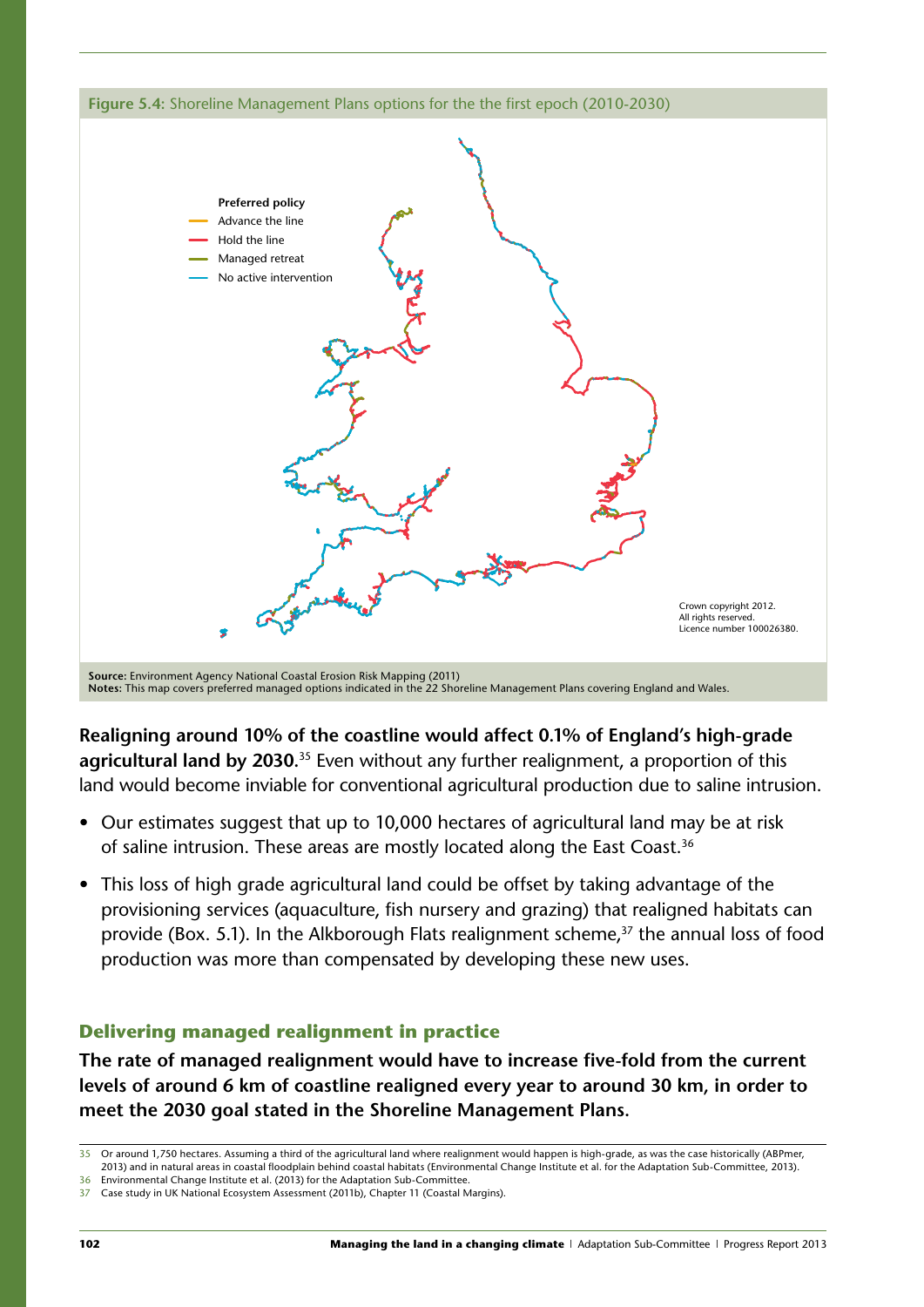- The rate of habitat creation would need to double to 300 hectares each vear<sup>38</sup> to create about 6,200 hectares by 2030 (Figure 5.5).
- About 1% of the coastline has undergone managed realignment since 1991, and another 0.8% is planned over the next 3 years. About 1,300 hectares of coastal habitat were created by 39 schemes, $39$  and 7 additional large schemes planned by 2016 should bring the total area created to 2,200 hectares.
- High grade (Grade 1 and 2) agricultural land makes up one third of the realigned area to date, the remaining being lower-grade agricultural land, as well as other undeveloped land.

# **Implementing the current plans for managed realignment would cost between £10 million and £15 million each year.**

- Managed realignment involves negotiating and buying land at the realignment site, artificially breaching defences and, in locations where the site is not bounded by higher ground, construction of a realigned flood defence. Ensuring that intertidal habitat establishes itself may require introducing saltmarsh species and the excavation of drainage channels.40 When compared with the least cost alternative, which is to do nothing and let the flood defence gradually deteriorate, managed realignment is a costly option.
- The Environment Agency estimates that it costs between £40,000 and £50,000 to create one hectare of coastal habitat.<sup>41</sup> These costs not only include the construction and implementation costs, but also the negotiation, feasibility studies and land purchase. This final component reflects the future value of agricultural benefits if there was no conversion. It should be noted that observed costs on past schemes can vary substantially from one scheme to another.<sup>42</sup>

# **The costs of implementing managed realignment would be more than outweighed by financial savings on construction and maintenance costs, as well as environmental benefits.**

• On balance, plans for managed realignment to 2030 will save between £180 and £380 million in reduced maintenance and avoided construction costs compared to holding the line over the lifetime of the schemes.<sup>43</sup>

<sup>38</sup> On average 132 hectares were realigned each year between 2000 and 2016, taking into account schemes planned with a high and medium degree of certainty (Environment Agency).

<sup>39</sup> ABPmer (2013).

<sup>40</sup> Turner et al. (2007).

<sup>41</sup> Average cost per hectare of habitat created drawn from the Environment Agency costs database (2010), ABPmer (2013) and average construction cost of managed realignment (£1 million per kilometre, from Environment Agency cost database) combined with average agricultural land value (£8,300 per hectare, for grade 1-2 land from Scotland's Rural College). Flows of costs to 2030 are discounted using the social discount rate recommended by HM Treasury Green Book (3.5%) to 2030.

<sup>42</sup> Costs per hectare range from £620 per hectare to £273,000 per hectare within the 39 schemes with cost information in the ABPmer database.

<sup>43</sup> Investments for realigned defences are annualised to 2030 (3.5% discount rate), accounting for replacement costs 50 years later (2.5% discount rate). Hold the line defences are replaced at a rate of 2% each year. Long-term financial and environmental benefits are accounted for and discounted using social discount rates adapted from HM Treasury Green Book (3.5% for 0-20 years, 3% for 30-50 years, 2.5% for 50-100 years) until 2100 by Defra (2006). Maintenance savings based on annual maintenance costs of £4,500 per kilometre (Scotland's Rural College for the Adaptation Sub-Committee, 2013) for original defences and £2,225 per kilometre for realigned defences (halving assumption from Turner, 2007), and £104,000 per kilometre for original defences (Environment Agency costs database, 2010). Construction savings based on avoided refurbishment of some artificial defences at £3 million per kilometre (Defra 2006 guidance). Defra (2006) recommended factors to account for cost increases due to climate change are applied to all costs (factor of 1.5 in the 20-50 years period, factor of 2 in the 50-100 years period).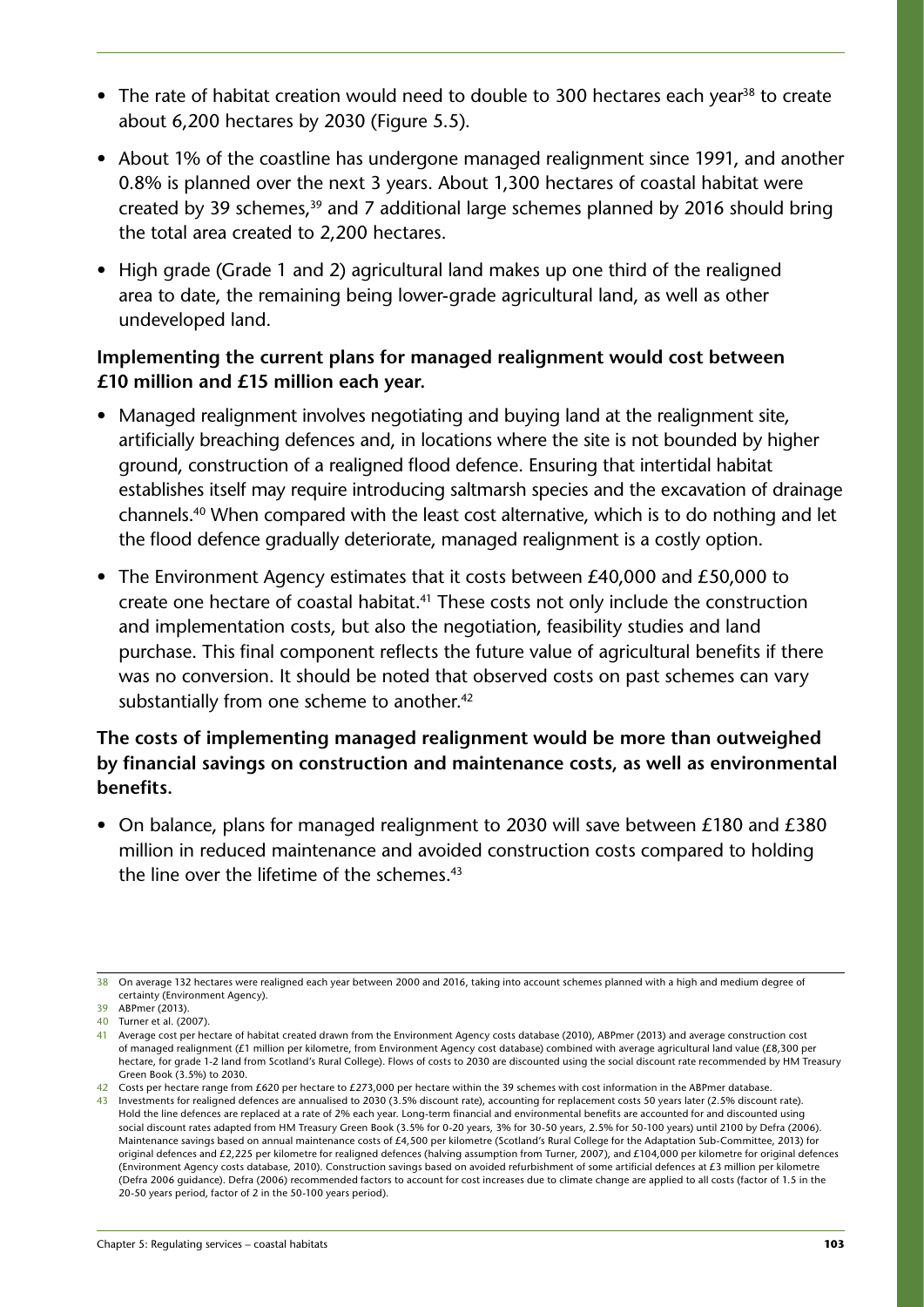#### **Figure 5.5:** Managed realignment to date and comparison with 2030 aspiration from Shoreline Management Plans



**Source:** ABPmer managed realignment database (2013), area of managed realignment schemes planned to 2016 (high and medium confidence) provided by the Environment Agency.<br>**Notes**: Approximately 66 km of the coastline has been realigned to date, and planned realignment schemes would bring this to 111 km realigned

in total by 2016. The average realignment rate between 2000 and 2016 (6 km per year) would need to increase five-fold to about 30 km per year to meet the Shoreline Management Plans aspiration of 550 km realigned coastline by 2030. About 1,320 hectares have been created to date (2012), and habitat creation schemes in place to 2016 would bring this to 2,220 hectares of habitat created in total. The average rate of habitat creation between 2000 and 2016 have been around 130 hectares each year. This rate would need to triple (to around 400 hectares created per year) to meet the Shoreline Management Plans aspiration of 7,500 hectares of habitat creation by 2030.

- These cost savings may be an underestimate as managed realignment can provide flood storage. This would make it possible to defer improvements to other flood defences that would otherwise be needed to counter the effects of sea level rise, either in the tidal rivers upstream of the site, or in other sites downstream.<sup>44</sup>
- Doing nothing, or a bare minimum of maintenance, stores up problems for the future when the sea defences finally do fail and costly action will be required.

44 See Alkborough Flats case study in Everard (2009).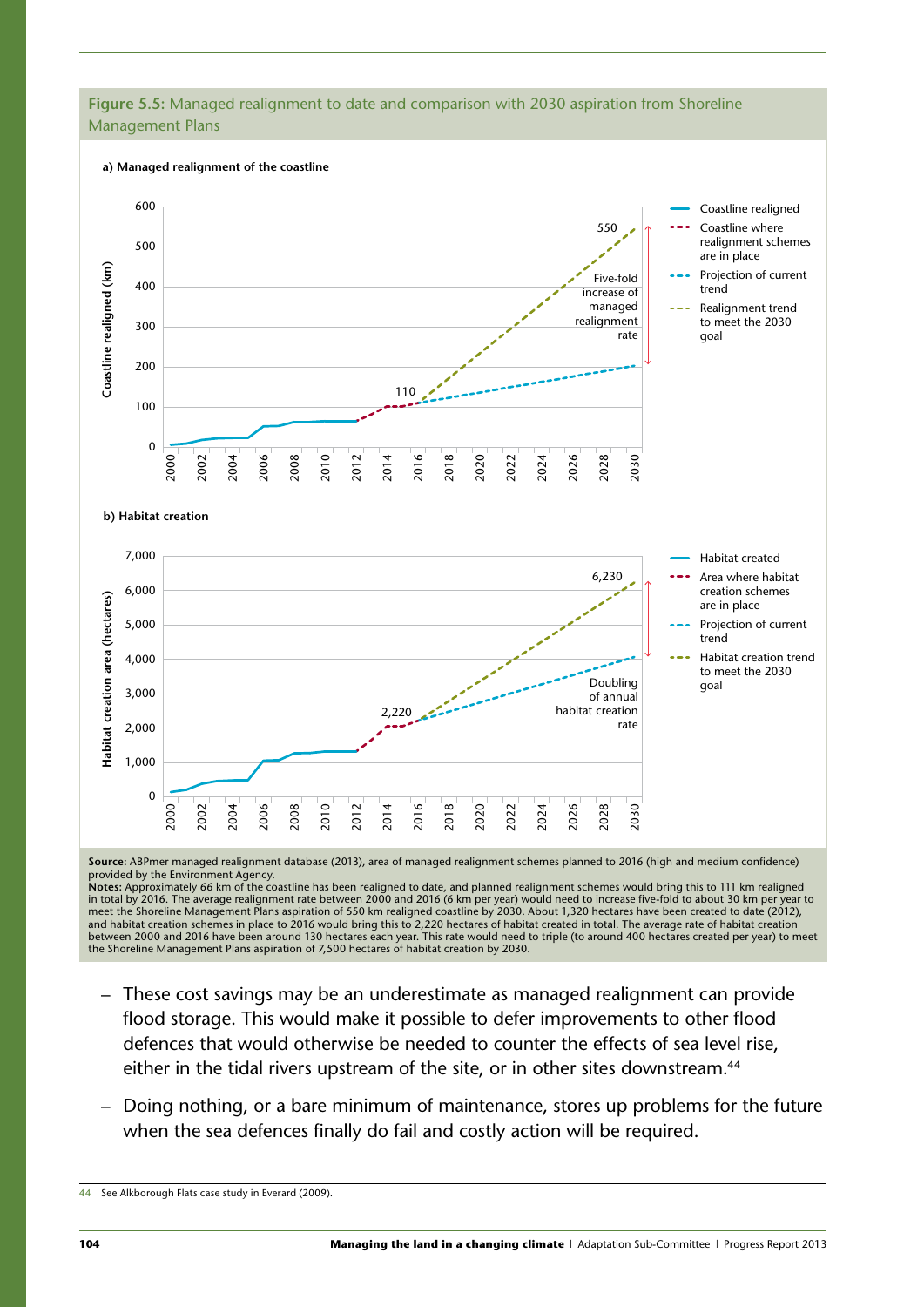<span id="page-13-0"></span>**Plans for managed realignment would also compensate for coastal habitat loss, delivering environmental benefits valued at around between £80 and £280 million.**<sup>45</sup> Not all of the land set aside for realignment is always transformed into intertidal habitats. For instance, a scheme in the Humber estuary created 170 hectares of intertidal habitats permanently exposed to flooding and 230 hectares to be used as a storage capacity during extreme surge events.<sup>46</sup>

# **5.5 Conclusions and policy advice**

**Coastal habitats provide valuable services in reducing the risk of flooding and coastal erosion. These services are threatened by sea level rise.** Sea level rise will increase flood and erosion risk on the coast and as a consequence mean higher costs to society to manage this risk in the future. These costs will be even higher if there is continued loss and degradation of coastal habitats as a result of pressures such as development and coastal squeeze.

**There has been progress over the last decade in developing long-term strategies for managing the coast.** The Shoreline Management Plans are an important step in taking a strategic approach to choosing how to respond to inevitable changes on the coast, based on a scientific understanding of coastal processes. These 'bottom-up' strategies have required local communities to work together across administrative boundaries.

**The Shoreline Management Plans recognise the financial and environmental benefits of managed realignment and aspire to realign some 10% of the coastline by 2030 and 15% by 2060.** Meeting these goals would help to minimise the increase in coastal management costs and help to ensure the resilience of coastal habitats to sea level rise for the next few decades.

**However, the current rate of implementation falls well short of what is required to reach the 2030 goal**. Each year between now and 2030, an average of 30 km of coastline would need to be realigned to deliver realignment along 9% of the coastline, creating around 6,200 hectares of coastal habitat in total. The schemes delivered to date have only realigned about 6 km each year on average and created some 130 hectares of coastal habitat each year.47

# **A number of barriers appear to be hindering the implementation of managed realignment schemes**.

• **High upfront costs:** Managed realignment schemes involve upfront costs that are higher than the costs of maintaining an existing defence or allowing a gradual decline in its condition. However, over the long term, the financial and environmental benefits of realignment outweigh these costs.

<sup>45</sup> Average environmental benefit (£1500 perhectare peryear) based on Eftec (2010)' indicative value for saltmarsh.

<sup>46</sup> Everard (2009) for the Environment Agency.

<sup>47</sup> Calculated over the 2000-2016 period.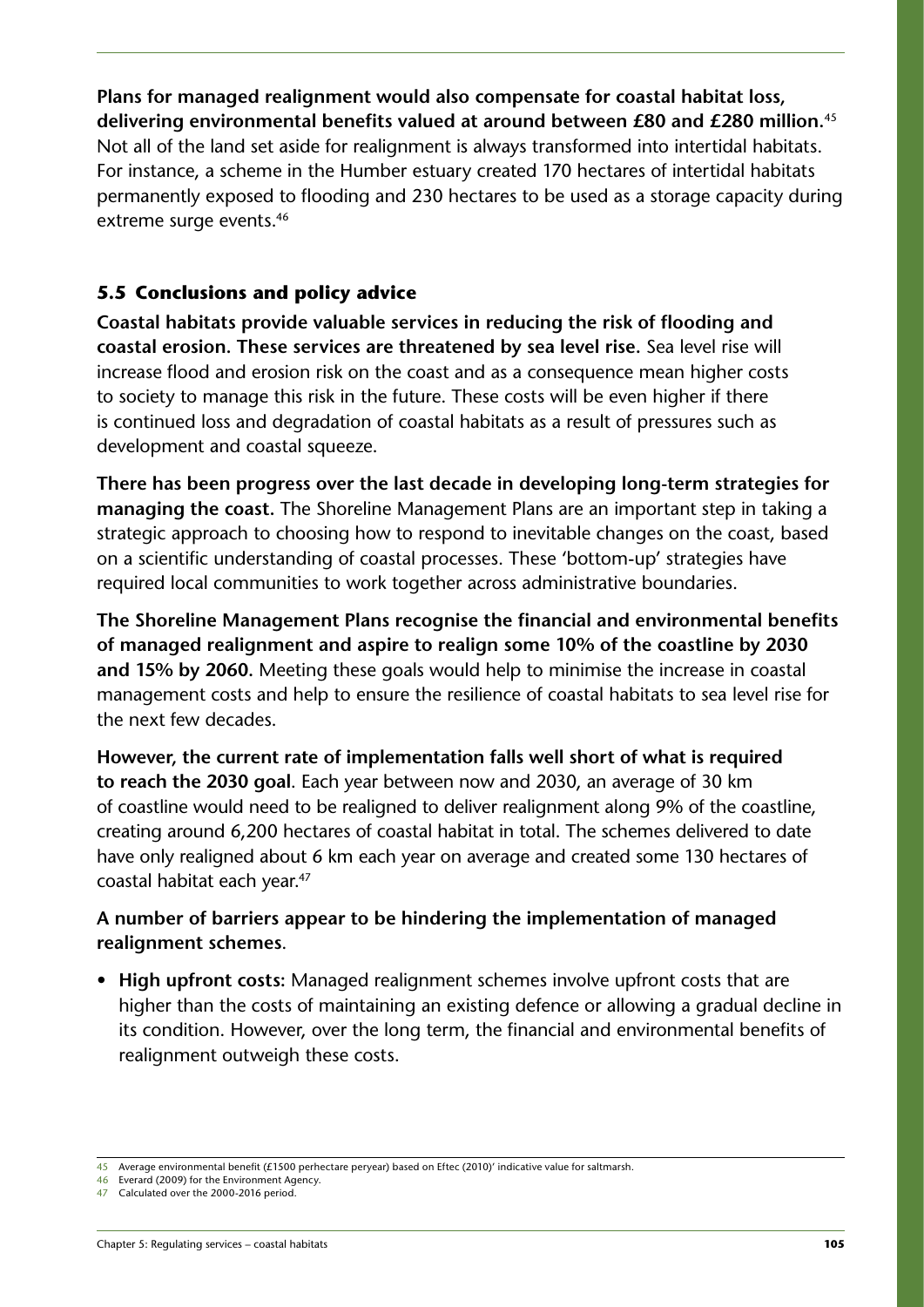- **Financial incentives:** When the Environment Agency embarks on managed realignment schemes, it will compensate landowners by buying up their land when habitat is created. However, satisfactory arrangements can take years to be achieved. For example, the site selection and procurement period for the Wallasea scheme took seven years, whereas the planning and building of the scheme itself took two and a half years.<sup>48</sup>
- **Public perception:** Many stakeholders have identified the lack of public support, including local political support, as one of the major barriers to implementation.<sup>49</sup> For instance, one study found that potential social and community issues had made it difficult for North Norfolk District Council to accept some of the original Shoreline Management Plan recommendations.<sup>50</sup>

#### **In order to overcome these barriers, the Government should consider:**

- **Ensuring appropriate valuation for the services provided by realigned coastal habitats.** The current lack of a transparent methodology to account for the value of the ecosystem services means that the benefits of managed realignment are often not fully accounted for in economic appraisals for flood and erosion schemes. Landowners may not receive adequate compensation. On the other hand one study found that that some land has been bought at a premium in the past.<sup>51</sup> The Government's recently published action plan for developing the potential of payment for ecosystem services highlights flood risk management as a specific area of opportunity.<sup>52</sup>
- **Requiring that local authorities and the Environment Agency develop clearer implementation programmes in line with the preferred options set out in the Shoreline Management Plans.** Ensuring that existing development plans are fully aligned with Shoreline Management Plan goals is particularly important where managed realignment is the preferred management option at some point in the future. This will help ensure that new development does not hinder the implementation of managed realignment.
- **Ensuring an open and realistic approach to adaptation planning on the coast.**  Gaining public support requires regular consultation and communication with local communities to help them understand the long term changes that are inevitable on the coast and the costs, risks and benefits of coastal management options. Coastal management planning and implementation involves difficult trade-offs and potentially unwelcome changes for some residents. Local authorities need to adopt an integrated approach to planning how coastal communities can thrive socially and economically while they adapt to rising sea levels.

51 Garbutt et al. (2009).

<sup>48</sup> Garbutt and Boorman (2009).

<sup>49</sup> Ledoux et al. (2005). 50 Risk and Policy Analysts ltd. et al. (2008) for the North Norfolk Council District.

<sup>52</sup> Defra (2013a). Note that the action plan appears to focus more on the potential for fluvial, rather than coastal, flood risk management payment for ecosystem services schemes.